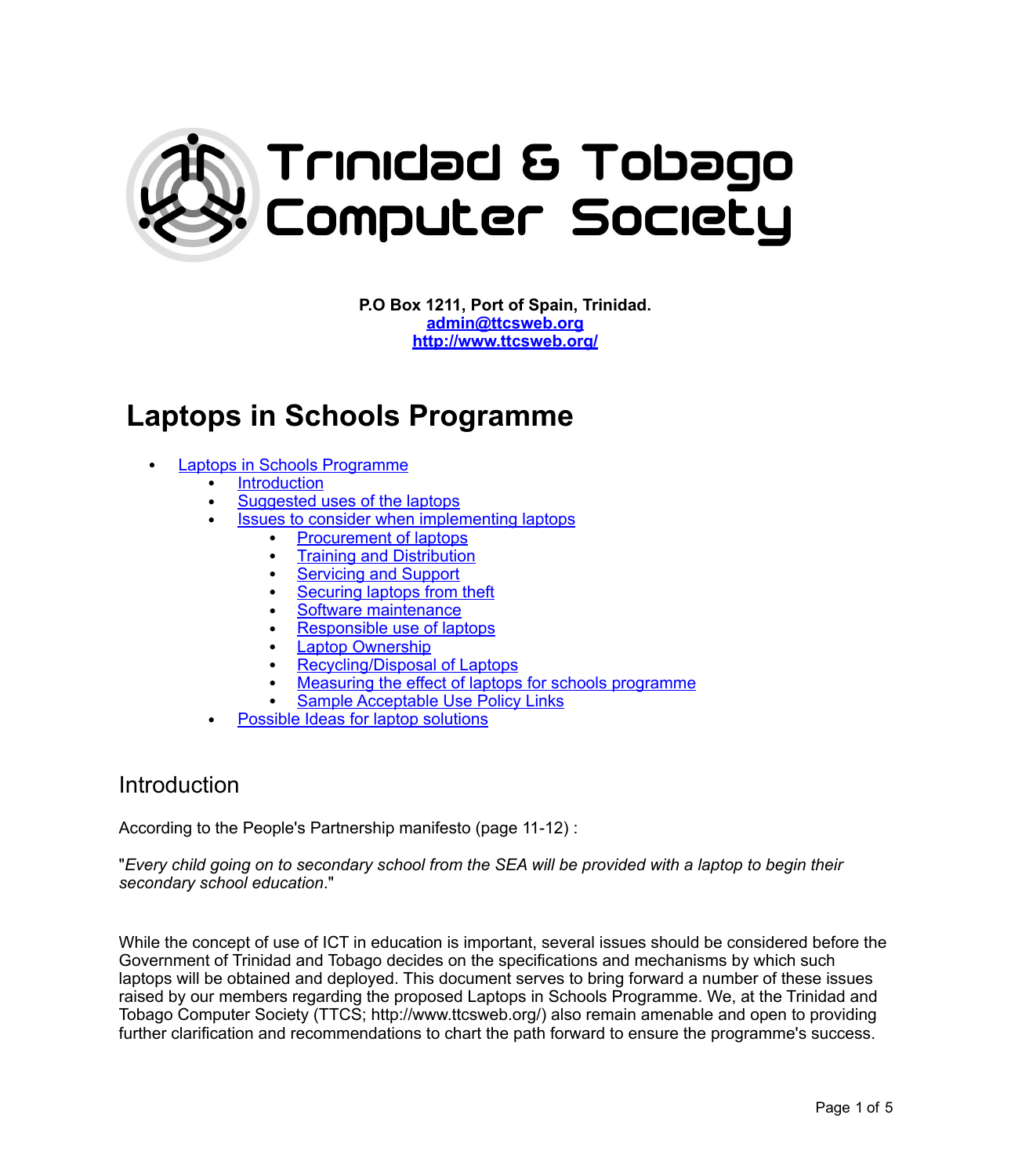# <span id="page-1-0"></span>*Suggested uses of the laptops*

In order to determine the laptop specifications most suitable to SEA graduates, we must assess the laptop areas of usage. The usage may vary depending on the subject, the specific needs of the child (eg. where the student is disabled/impaired) etc. In order to encapsulate all the factors that influence usage we will need to assess :

- what are the benefits/aims of supplying laptops to SEA graduates both in terms of improved academic performance and otherwise?
- what activities the Government envisages that the SEA graduates will undertake with the laptops?
- will these laptops be integrated into the existing curriculum or will curricula need to be updated?

We propose that these laptops be utilised by students for learning activities with the following educational goals in mind :

- creation of lifelong learners
- the development of higher-order cognitive skills
- learning of critical thinking and problem solving skills
- fostering creativity and innovation to benefit society
- use computers and understand ICT
- change teaching to a student-centered process
- teach research and analysis
- better prepare students for the workplace
- make education more relevant
- improve students' collaborative skills

### <span id="page-1-1"></span>*Issues to consider when implementing laptops*

Each of these issues has its own set of repercussions and benefits and as such must be evaluated in detail, from procurement, purchase, supply, distribution, ongoing maintenance (if applicable) and recycling/disposal.

#### <span id="page-1-2"></span>**Procurement of laptops**

The main issue regarding procurement is the Ministry's capacity to provide the approximately 17,000 annual SEA graduates laptops in a timely, transparent, cohesive, consistent and structured manner. The Ministry must assess if there will be a tender process involved; whether it is preferable to source from a single hardware vendor or multiple vendors; or whether they may approach international manufacturers directly as opposed to buying through local resellers.

However, we would like the MoE to consider the following points:

- Any procurement process used must be fair and transparent.
- Purchase of this large a number of laptops annually will have a knock on effect on local computer suppliers, this may be positive (whereby they will have an increased market for the provision of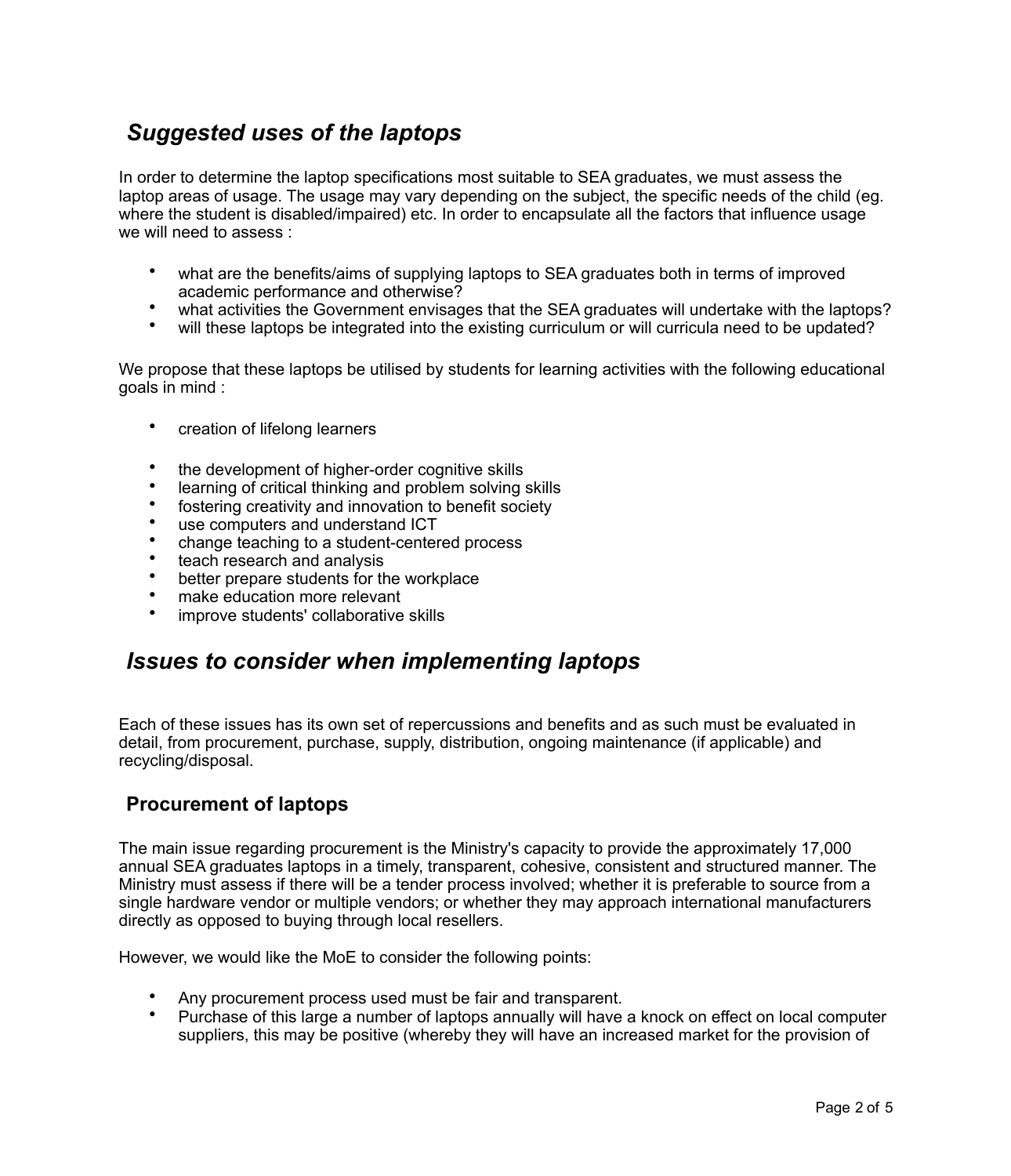service and support) or negative (whereby resellers would have a decrease in sales). Buying from local manufacturers will help stimulate the local computer sales businesses, however there are issues such as a higher cost per unit and questions about the ability of local suppliers to provide a suitable level of support.

• On the other hand, buying from large international vendors may result in a lower price per unit and there is comfort of having support from established companies. This will also encourage local computer suppliers to diversify their business into value-added services and support.

Additionally, the software (if any) bought with these laptops must be assessed in a similar fashion.

#### <span id="page-2-0"></span>**Training and Distribution**

- Do secondary schools have the necessary training staff and IT support for both the teachers and students to effectively use the laptops? While we are aware that there have been a number of initiatives to introduce computers to students in schools, there is very little information available about how effective these programmes have been. Have processes been put in place to ensure that the persons trained are done so properly and that their skills are kept up to date?
- How does the distribution of these laptops fit within the framework of the current ICT initiative within the schools? It would be preferable that the distribution of these laptops be linked to a larger ICT plan for all students where there will be learning resources created to maximise the use of these laptops by the students.

#### <span id="page-2-1"></span>**Servicing and Support**

The most common warranty period of a laptop is one to three years. In the event of component failure, how does the student access the manufacturer's warranty for replacement or repairs? The government will need to have an arrangement with the manufacturer either to transfer the warranty to the student, or somehow to coordinate repairs on an ongoing basis. With thousands of laptops in the field, this will be an logistical challenge for the Ministry of Education. The Ministry should consult with organisations such as The University of the West Indies who have run progammes which provide hardware to their students so that they can benefit from their experience.

#### <span id="page-2-2"></span>**Securing laptops from theft**

Laptops are tempting targets for theft. SEA graduates carrying laptops may be targeted. Robberies may include violence to the students' person. What measures will be put in place to ensure that these students can safely carry these laptops? What systems will be put in place to track and recover stolen laptops?

The laptops can be customized, such as having logos or other identifying marks on the laptops, in order to indicate that they are issued by the government for educational purposes. If the laptops are procured from a single hardware vendor, perhaps such customisation can be done at the time of the order.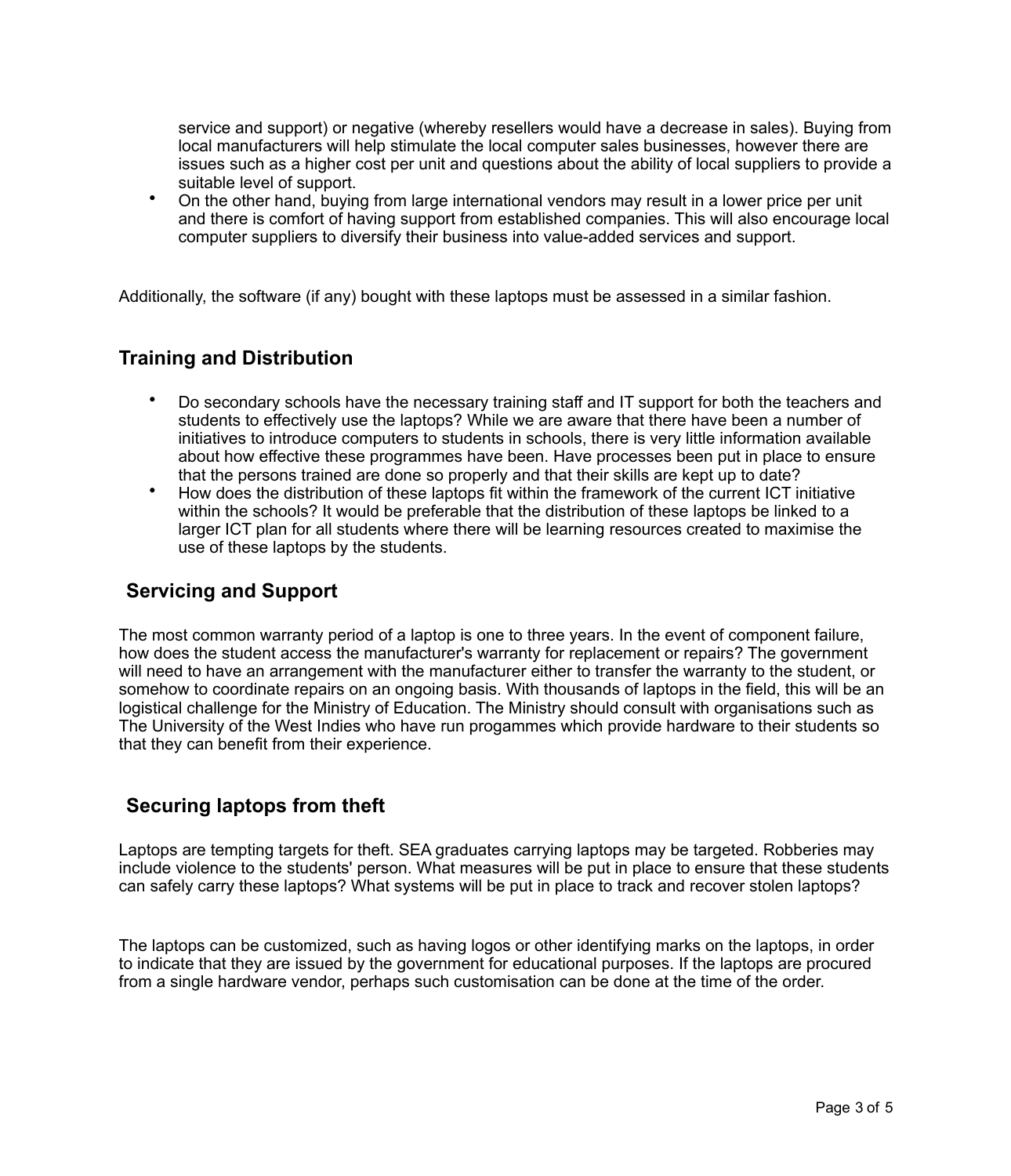#### <span id="page-3-0"></span>**Software maintenance**

The software on laptops (the operating system and applications) will require a system of software updating/patching on a regular basis by authorised persons, another logistical challenge that must be addressed.

#### <span id="page-3-1"></span>**Responsible use of laptops**

The laptops are tools, which can either be used for learning, or can support negative activity. Social awareness of parents, teachers and students, along with tools to support them, are requirements in the effort to ensure responsible use of laptops by students.

Students will also need to:

- Adhere to the Acceptable Use Policy (AUP) as developed by the MoE. Links to some sample AUPs can be found at the end of this document. These generally are very explicit, including penalties for misuse under a variety of conditions.
- ensure that the laptop is kept in good condition
- ensure that it is used for education

Negative effects include:

- Inappropriate material and activities (filming fighting, downloading or creating pornography, etc)
- Distraction from school work. (both for classes using the laptop for learning and classes in which the laptop is not used)

#### **Laptop Ownership**

Will thse laptops be owned by the individual students, by the school or other educational institution or by the Ministry of Education or some other body? What software is to be installed on the laptops, under what license terms, and who owns these licenses?

#### <span id="page-3-2"></span>**Recycling/Disposal of Laptops**

All computers, laptops (including electronic devices such as cell phones) contain various chemicals used in their manufacture. Such chemicals can leak into the environment when such devices are not disposed of properly. Since many of these laptops will have to be disposed of after several years of use, the government should have a programme in place for the collection and safe disposal of such electronic waste.